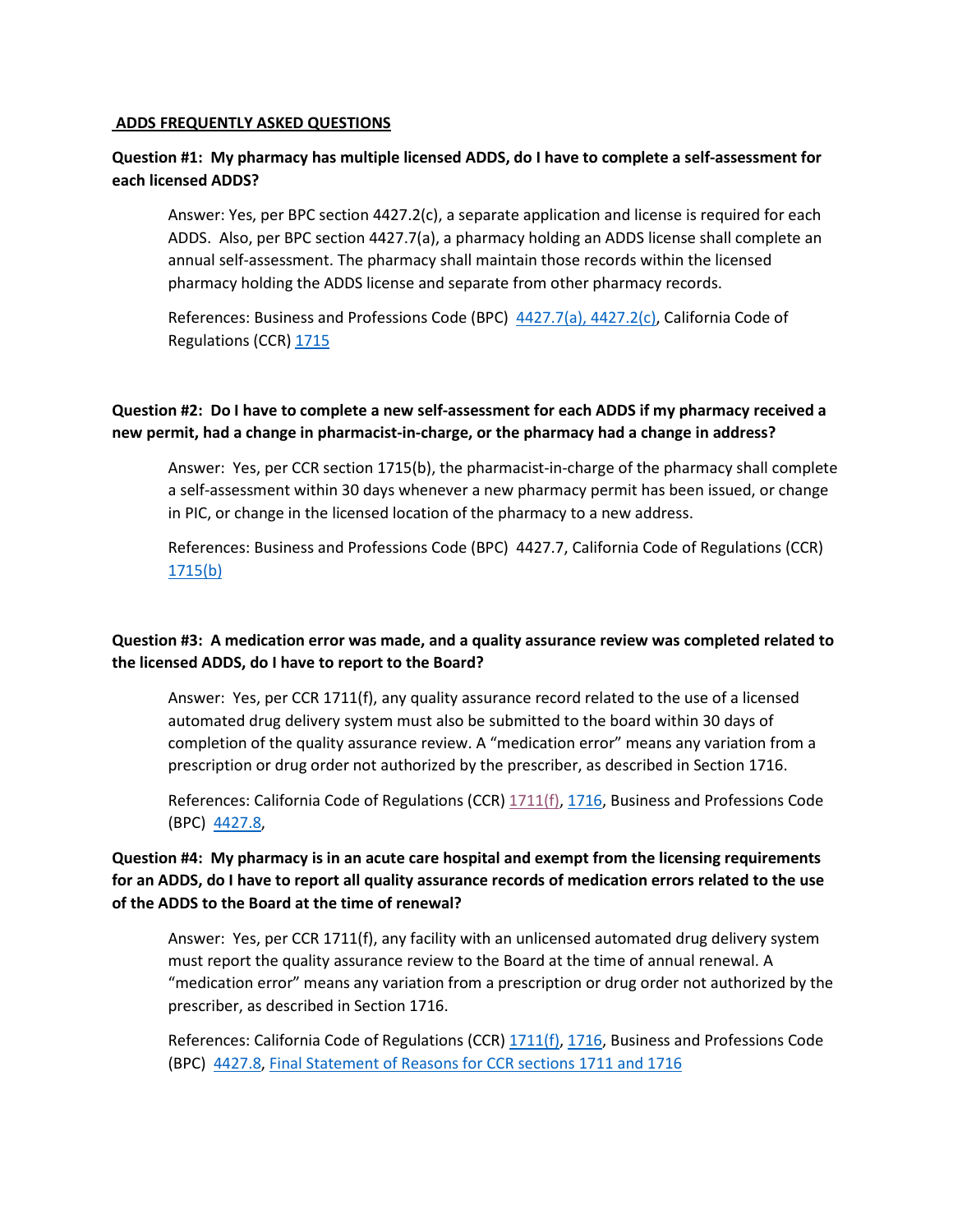**Question #5: My pharmacy is located in an acute care hospital and exempt from the licensing requirements for ADDS, do I have to report ALL quality assurance record related to the use of the ADDS to the Board at the time of renewal, including quality assurance records related to near-misses, or errors caught by nursing staff?**

Answer: CCR 1711(b) defines "medication error" as any variation from a prescription or drug order not authorized by the prescriber, as described in; Section 1716. Section 1711(b), however, expressly excludes from the definition of a medication error any variation that is corrected prior to furnishing the drug to the patient or patient's agent or any variation allowed by law.

**NOTE:** Only, quality assurance records related to the use of the ADDS that caused the medication error, as defined by the section, are required to be reported to the Board at the time of renewal.

References: California Code of Regulations (CCR) [1711\(b\),](https://govt.westlaw.com/calregs/Document/I18F89193CF1F44888FBFA801E88643BC?viewType=FullText&listSource=Search&originationContext=Search+Result&transitionType=SearchItem&contextData=(sc.Search)&navigationPath=Search%2fv1%2fresults%2fnavigation%2fi0ad720f20000017ac680b14c0a14185d%3fppcid%3d9e9706da44ff4cdb83fc1e53c2311488%26Nav%3dREGULATION_PUBLICVIEW%26fragmentIdentifier%3dI18F89193CF1F44888FBFA801E88643BC%26startIndex%3d1%26transitionType%3dSearchItem%26contextData%3d%2528sc.Default%2529%26originationContext%3dSearch%2520Result&list=REGULATION_PUBLICVIEW&rank=1&t_T1=16&t_T2=1711&t_S1=CA+ADC+s) [1716,](https://govt.westlaw.com/calregs/Document/I03C927E0D48F11DEBC02831C6D6C108E?viewType=FullText&listSource=Search&originationContext=Search+Result&transitionType=SearchItem&contextData=(sc.Search)&navigationPath=Search%2fv1%2fresults%2fnavigation%2fi0ad62d2e00000179f314fc458c485506%3fppcid%3dfaf3e6a537f443d5b4308a286b426eae%26Nav%3dREGULATION_PUBLICVIEW%26fragmentIdentifier%3dI03C927E0D48F11DEBC02831C6D6C108E%26startIndex%3d1%26transitionType%3dSearchItem%26contextData%3d%2528sc.Default%2529%26originationContext%3dSearch%2520Result&list=REGULATION_PUBLICVIEW&rank=7&t_T2=1716&t_S1=CA+ADC+s) Business and Professions Code (BPC) [4427.8](https://leginfo.legislature.ca.gov/faces/codes_displayText.xhtml?lawCode=BPC&division=2.&title=&part=&chapter=9.&article=25.)

### **Question #6: What information is required to be reported as part of the Quality Assurance Review?**

Answer: CCR 1711(e) states, the record shall contain at least the following:

- 1. the date, location, and participants in the quality assurance review;
- 2. the pertinent data and other information relating to the medication error(s) reviewed and documentation of any patient contact required by subdivision (c);
- 3. the findings and determinations generated by the quality assurance review; and
- 4. recommended changes to pharmacy policy, procedure, systems, or processes, if any.

References: California Code of Regulations (CCR)  $1711(e)$ ,  $1716$ , Business and Professions Code (BPC) [4427.8](https://leginfo.legislature.ca.gov/faces/codes_displayText.xhtml?lawCode=BPC&division=2.&title=&part=&chapter=9.&article=25.)

#### **Question #7: What personnel are authorized to restock the ADDS (e.g., nurses and other personnel)?**

Answer: This depends on the location of the ADDS. The stocking and restocking of an ADDS shall be performed by a pharmacist, or by a pharmacy technician or intern pharmacist under the supervision of a pharmacist, except for an ADDS located in a health facility licensed pursuant to Section 1250 of the Health and Safety Code, where the stocking and restocking of the ADDS may be performed in compliance with Section 1261.6 of the Health and Safety Code.

Pursuant to Health and Safety Code section 1261.6 (g) if the ADDS utilizes removable pockets, cards, drawers, or similar technology, or unit of use, or single dose containers, and the facility, in conjunction with the pharmacy, has developed policies and procedures to ensure the removable pockets, cards, drawers, or unit of use or single dose containers are properly placed into the ADDS, then the facility and contracted personnel authorized by law to administer drugs may also restock the ADDS.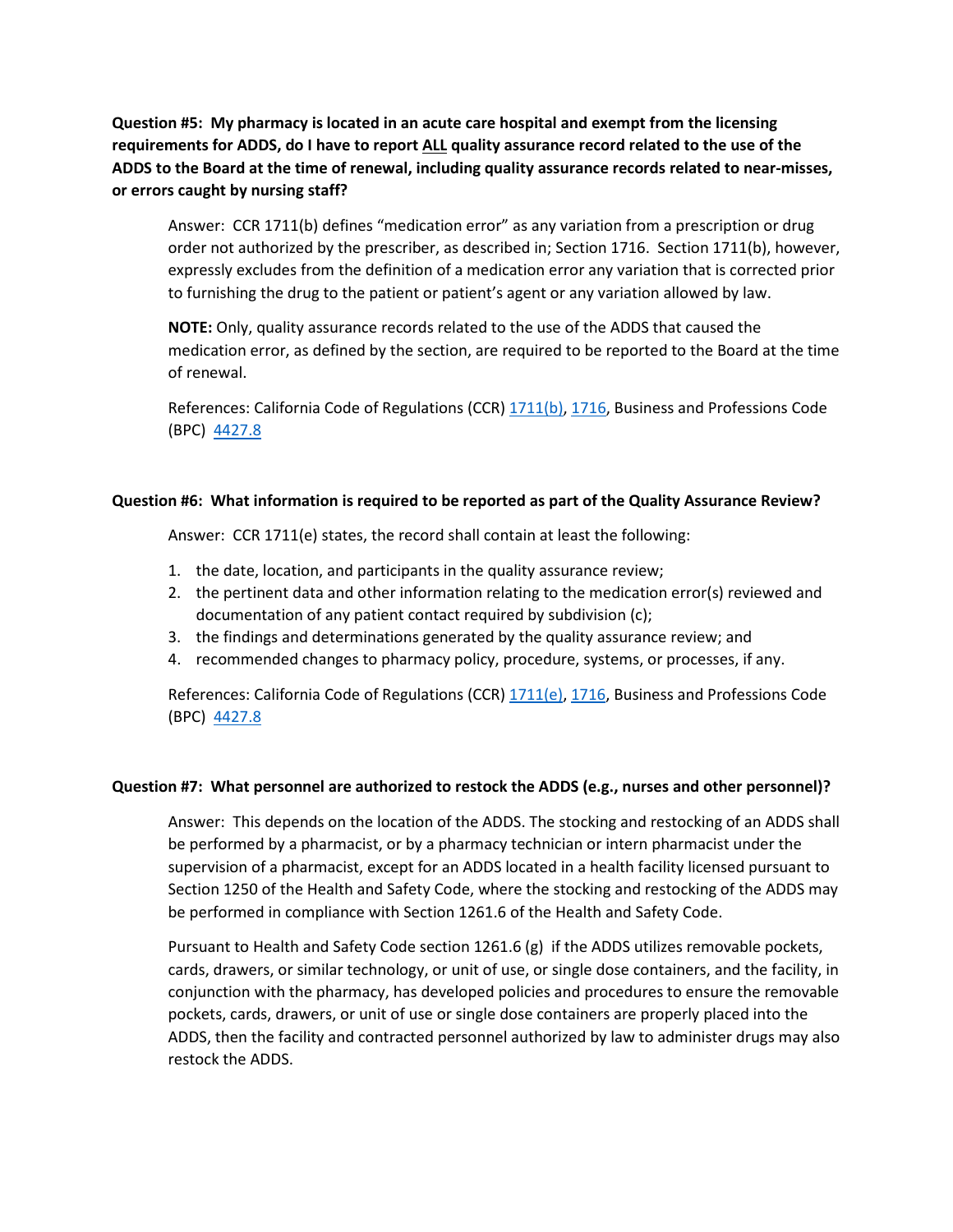References: June 2017 [Script Newsletter,](https://www.pharmacy.ca.gov/publications/17_jun_script.pdf) , Business and Professions Code (BPC) [4427.3, 4427.4,](https://leginfo.legislature.ca.gov/faces/codes_displayText.xhtml?lawCode=BPC&division=2.&title=&part=&chapter=9.&article=25.) [4186,](https://leginfo.legislature.ca.gov/faces/codes_displaySection.xhtml?sectionNum=4186.&nodeTreePath=4.25.17&lawCode=BPC) [4187.5,](https://leginfo.legislature.ca.gov/faces/codes_displayText.xhtml?lawCode=BPC&division=2.&title=&part=&chapter=9.&article=13.5.) [4119.11,](https://leginfo.legislature.ca.gov/faces/codes_displaySection.xhtml?sectionNum=4119.11&lawCode=BPC) Health and Safety Code (HSC) [1261.6](https://leginfo.legislature.ca.gov/faces/codes_displaySection.xhtml?sectionNum=1261.6.&nodeTreePath=4.3.1&lawCode=HSC) (g)

#### **Question #8: Are drugs required to be restocked immediately into the ADDS?**

Answer: Per BPC section 4427.4(f), if drugs are not immediately transferred into an ADDS upon arrival at the ADDS location, the drugs may be stored for no longer than 48 hours in a secured room within the ADDS location. Upon retrieval of these drugs from secured storage, an inventory must be taken to detect any losses or overages.

References: Business and Professions Code (BPC) [4427.4](https://leginfo.legislature.ca.gov/faces/codes_displayText.xhtml?lawCode=BPC&division=2.&title=&part=&chapter=9.&article=25.)

## **Question #9: The pharmacy uses an ADDS device with an open-matrix design allowing the user to access multiple drugs, what are the requirements for the facility?**

Answer: Facilities using automated drug delivery system with an open-matrix design shall contact the California Department of Public Health for a clear understanding of the requirements for such use.

References: Health and Safety Code (HSC) [1261.6](https://leginfo.legislature.ca.gov/faces/codes_displaySection.xhtml?sectionNum=1261.6.&nodeTreePath=4.3.1&lawCode=HSC)

#### **Question #10: Does my pharmacy have to review the ADDS on a monthly basis?**

Answer: Yes, a review shall be conducted on a monthly basis by a pharmacist and shall include a physical inspection of the drugs in the automated drug delivery system, an inspection of the automated drug delivery system machine for cleanliness, and a review of all transaction records in order to verify the security and accountability of the system

References: Health and Safety Code (HSC) [1261.6\(](https://leginfo.legislature.ca.gov/faces/codes_displaySection.xhtml?sectionNum=1261.6.&nodeTreePath=4.3.1&lawCode=HSC)h), Business and Professions Code (BPC) [4186\(](https://leginfo.legislature.ca.gov/faces/codes_displaySection.xhtml?sectionNum=4186.&nodeTreePath=4.25.17&lawCode=BPC)d), [4119.11\(](https://leginfo.legislature.ca.gov/faces/codes_displaySection.xhtml?sectionNum=4119.11&lawCode=BPC)h)

# **Question #11: Can an ADDS be licensed in other locations such as psychiatric health facilities, jails, etc.?**

Answer: No, ADDS may only be placed in locations listed under BPC section 4427.3:

(1) Adjacent to the secured pharmacy area of the pharmacy holding the ADDS license.

(2) A health facility licensed pursuant to Section 1250 of the Health and Safety Code that complies with Section 1261.6 of the Health and Safety Code.

(3) A clinic licensed pursuant to Section 1204 or 1204.1 of the Health and Safety Code, or Section 4180 or 4190 of the BPC.

(4) A correctional clinic licensed pursuant to Section 4187.1.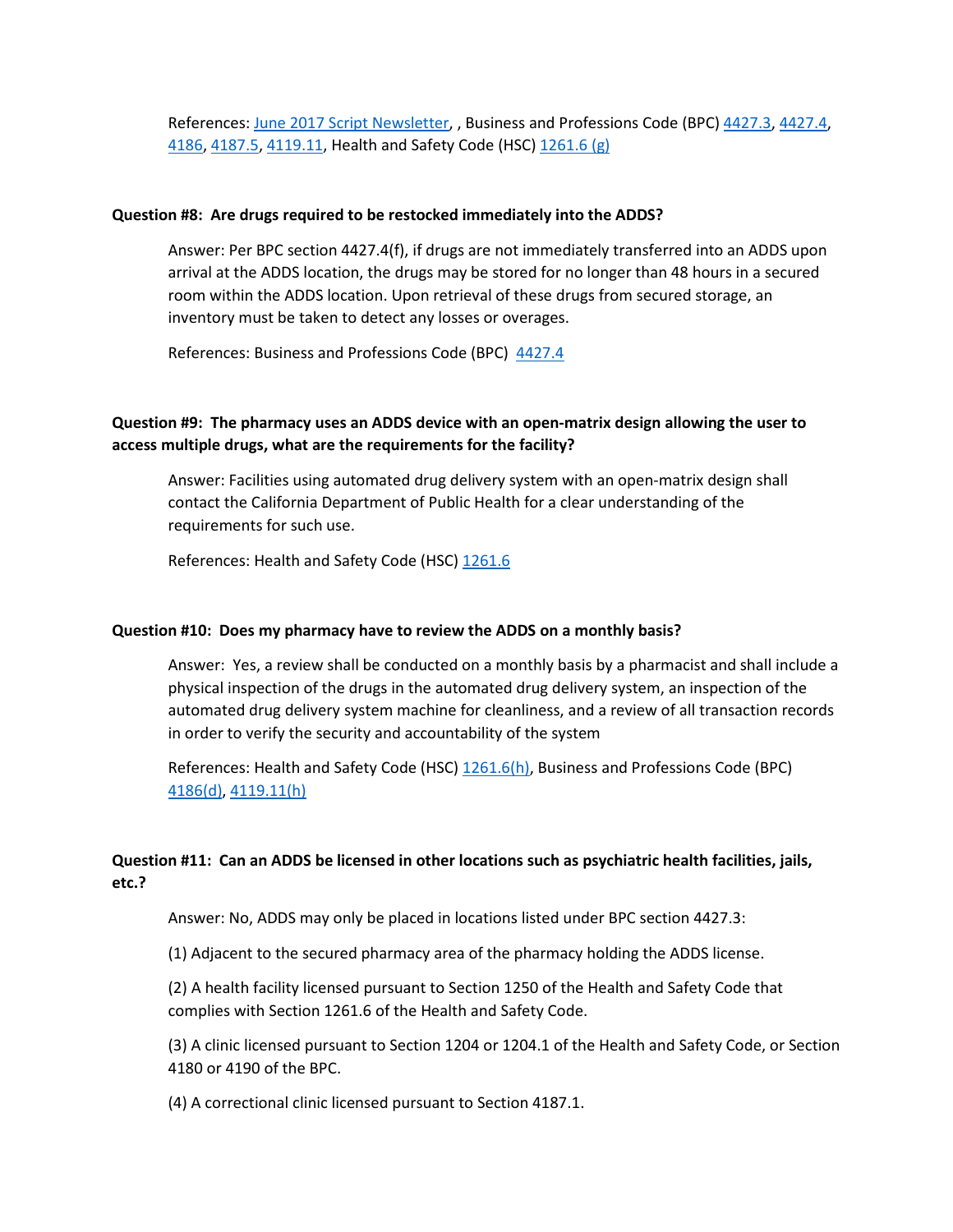(5) If the ADDS is an APDS, in a location as provided in Section 4427.6.

There is currently pending legislation (Assembly Bill 1533), that if enacted which will expand the permissible locations for ADDs.

References: Business and Professions Code (BPC) [4427.3](https://leginfo.legislature.ca.gov/faces/codes_displayText.xhtml?lawCode=BPC&division=2.&title=&part=&chapter=9.&article=25.)

## **Question #12: Is the pharmacy required to obtain a separate Drug Enforcement Administration (DEA) registration for each licensed ADDS if the device contains controlled substances?**

Answer: Pharmacies should consult the federal regulations to ensure compliance with DEA requirements and contact the DEA for any necessary clarifications regarding federal rules regarding controlled substances. Cited below are some authorities from the DEA regarding ADDS.

Reference: Code of Federal Regulations (CFR) [1301.27,](https://www.deadiversion.usdoj.gov/21cfr/cfr/1301/1301_27.htm) [ADDS FAQ,](https://www.pharmacy.ca.gov/publications/adds_faqs.pdf) [Dispensing of Controlled](https://www.federalregister.gov/documents/2010/06/29/2010-15757/dispensing-of-controlled-substances-to-residents-at-long-term-care-facilities)  [Substances to Residents at Long Term Care Facilities](https://www.federalregister.gov/documents/2010/06/29/2010-15757/dispensing-of-controlled-substances-to-residents-at-long-term-care-facilities)

## **Question #13: Our pharmacy offers an APDS to dispense to patients, what is required for patient consultation?**

Answer: The APDS shall only be used for patients who have signed a written consent form demonstrating their informed consent to receive drugs from an APDS and the APDS has a means to identify each patient and only release the drugs to the patient or the patient's agent.

All prescribed drugs and devices dispensed from the APDS *for the first time* must be accompanied by a consultation conducted by a pharmacist licensed by the board via a telecommunications link that has two-way audio and video.

References: Business and Professions Code (BPC) [4119.11\(d\)\(6\),](https://leginfo.legislature.ca.gov/faces/codes_displaySection.xhtml?sectionNum=4119.11&lawCode=BPC) [4427.6\(](https://leginfo.legislature.ca.gov/faces/codes_displaySection.xhtml?sectionNum=4427.6&lawCode=BPC)f)

# **Question #14: Can the pharmacist provide consultation via telephone for new prescriptions prior to placing the medication in the APDS?**

Answer: No, all prescribed drugs and devices dispensed from the APDS *for the first time* shall be accompanied by a consultation conducted by a pharmacist licensed by the board via a telecommunications link that has two-way audio and video.

References: Business and Professions Code (BPC) [4427.6\(f\)](https://leginfo.legislature.ca.gov/faces/codes_displaySection.xhtml?sectionNum=4427.6&lawCode=BPC)

#### **Question #15: Who can provide the consultation for patients using the APDS?**

Answer: A pharmacist licensed by the board shall perform all clinical services conducted as part of the dispensing process, including, but not limited to, drug utilization review and consultation.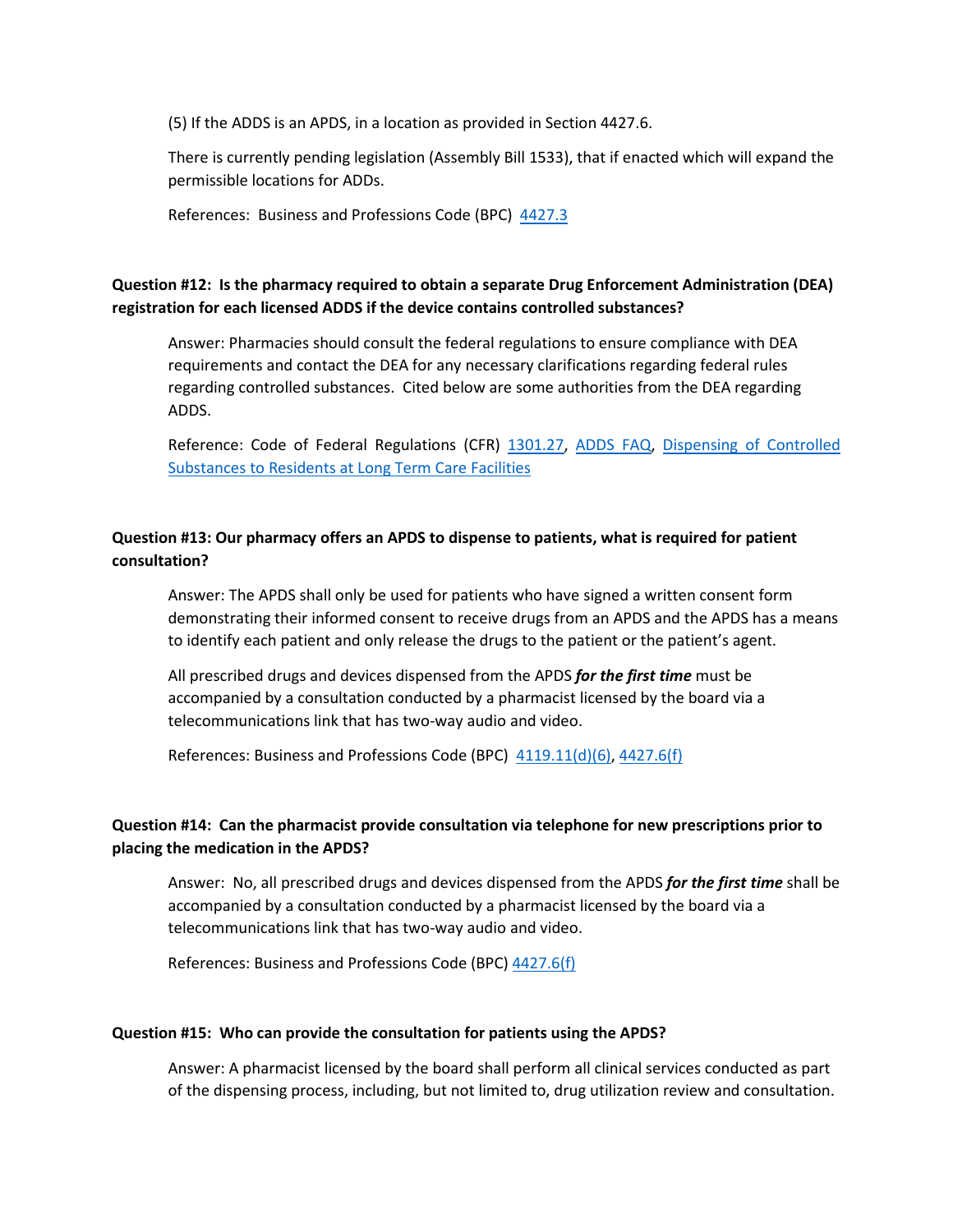References: Business and Professions Code (BPC) [4427.6\(d\)](https://leginfo.legislature.ca.gov/faces/codes_displaySection.xhtml?sectionNum=4427.6&lawCode=BPC)

### **Question #16: What drugs can be placed in the APDS?**

Answer: The pharmacy should have policies and procedures to determine which drugs and devices are appropriate for placement in the automated patient dispensing system.

References: Business and Professions Code (BPC)  $4119.11(d)((1)(B)$ , 4427.6(a)(2)

### **Question #17: What shall a pharmacy do if a patient cannot use the APDS due to the drug not being in stock or the APDS is not in service?**

Answer: The pharmacy must develop policies and procedures orienting participating patients on the use of the APDS, notifying patients when expected prescription medications are not available in the APDS, and ensuring that patient use of the APDS does not interfere with delivery of drugs and devices. The pharmacy shall ensure the delivery of drugs and devices to patients expecting to receive them from the APDS in the event the APDS is disabled or malfunctions.

References: Business and Professions Code (BPC) [4427.6\(](https://leginfo.legislature.ca.gov/faces/codes_displaySection.xhtml?sectionNum=4427.6&lawCode=BPC)a)

**Question #18: We are a hospital with less than 100-beds and have a licensed drug room. When patients are discharged from the hospital, the physician sometimes writes an order for the patient to be discharged with a 72-hour supply which is taken from the ADDS. The physician will remove the drugs from the ADDS and dispense the drugs to the patient that is properly labeled and meets the patient centered labeling requirements. Is the drug room exempt from licensing the ADDS located at the nursing station if the ADDS is primarily used to administer doses to patients in the hospital, but occasionally used for dispensing no more than a 72-hour supply of discharge medications to the patient?** 

Answer: No, the drug room is not exempt from licensing the ADDS if the location is dispensing medications to discharge patients. The drug room will be required to license the ADDS location. The drug room is only exempt if the drugs in the ADDS are solely used for administration to patient while in the acute care hospital. When drugs from the ADDS is used for dispensing, not solely for administration, the exemption no longer applies.

Should your hospital provide discharge medication from the drug stock contained within an ADDS, the board respectfully requests that your facility secure licensure to be compliant with these requirements.

References: Business and Professions Code (BPC) 4427.2(i), BPC 4056

## **Question #19: Can the facility start using the ADDS device as soon as the ADDS application is submitted or do I need to wait until the Board issues the ADDS permit?**

Answer: The ADDS device cannot be used until the Board issues the ADDS permit.

Reference: Business and Professions Code (BPC) 4427.1, 4427.2(a), 4119.11(a)(1)